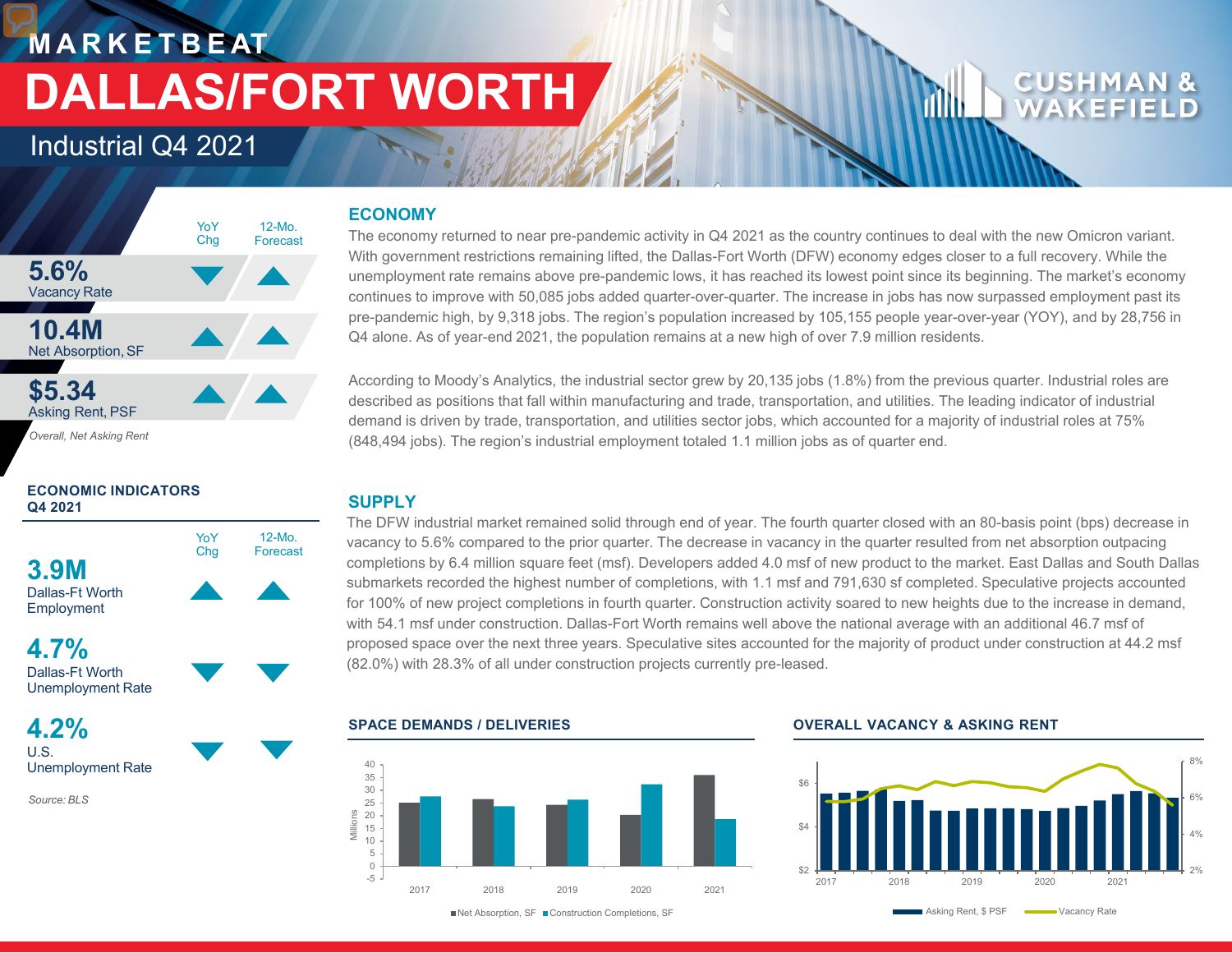# **M A R K E T B E AT DALLAS/FORT WORTH**

### Industrial Q4 2021

### **DEMAND**

Strong demand for product in the DFW market will continue to keep vacancy rates relatively low and stable. The market's central location and extensive transportation and distribution network has continued to make it a vital logistics hub. Overall new leasing activity (excluding renewals) totaled 12.5 msf with the highest activity in DFW Airport at 2.5 msf, followed by Alliance and Great Southwest at 1.8 msf and 1.2 msf, respectively.

The DFW industrial market nearly matched its highest occupancy growth since the start of the pandemic and absorbed 10.4 msf in fourth quarter 2021. The highest net absorption occurred in the South Fort Worth submarket at 2.2 msf followed by DFW Airport and Alliance at 2.1 msf and 1.4 msf, respectively. Top new leases signed this quarter 15 were Ryder Logistics (800,737 sf) in South Dallas, Ceva Logistics (413,533 sf) and ADI (411,064 sf) were leased in Alliance. The largest move-ins this quarter were Amazon (1.1 msf), Henry Schein Inc (810,908 sf) and Life Science Logistics (646,190 sf). All large move-ins and top new leases signed were in warehouse/distribution assets. Renewals decreased 46.5% YOY and accounted for 12.2% of combined renewal and leasing activity. The decrease in renewals correlates with greater economic clarity for tenants post pandemic.

### **PRICING**

Asking rental rates decreased slightly in the DFW industrial market. The quarter concluded with an overall average asking rate of \$5.34 per square foot (psf) in Q4, marking a 2.5% increase over year-end 2020 (\$5.21 psf). The Richardson/Plano submarket led with the highest overall average asking rate in DFW with rents at \$11.16 psf. North Dallas/Metropolitan and DFW Airport submarkets followed closely at \$8.70 psf and \$7.83 psf, respectively. Warehouse/Distribution properties rental rates decreased by 2.2% from the previous quarter. Warehouse/Distribution assets reported average rental rate of \$4.80 psf with the Richardson/Plano submarket with the highest asking rental rate at \$8.80 psf.

### **Outlook**

- Dallas-Fort Worth's central location and extensive transportation and distribution network will continue to make it a vital logistics hub.
- The construction pipeline will remain robust and continue to deliver new Class A product throughout the entire market.
- Leasing activity will continue to outpace new supply, keeping vacancy below historical levels.
- Rental rates will see a slight uptick across Dallas-Fort Worth due to demand and arrival of new Class A product.

### **NEW SUPPLY (msf)**



**OVERALL NET ABSORPTION/OVERALL ASKING RENT**



### **OVERALL VACANCY**

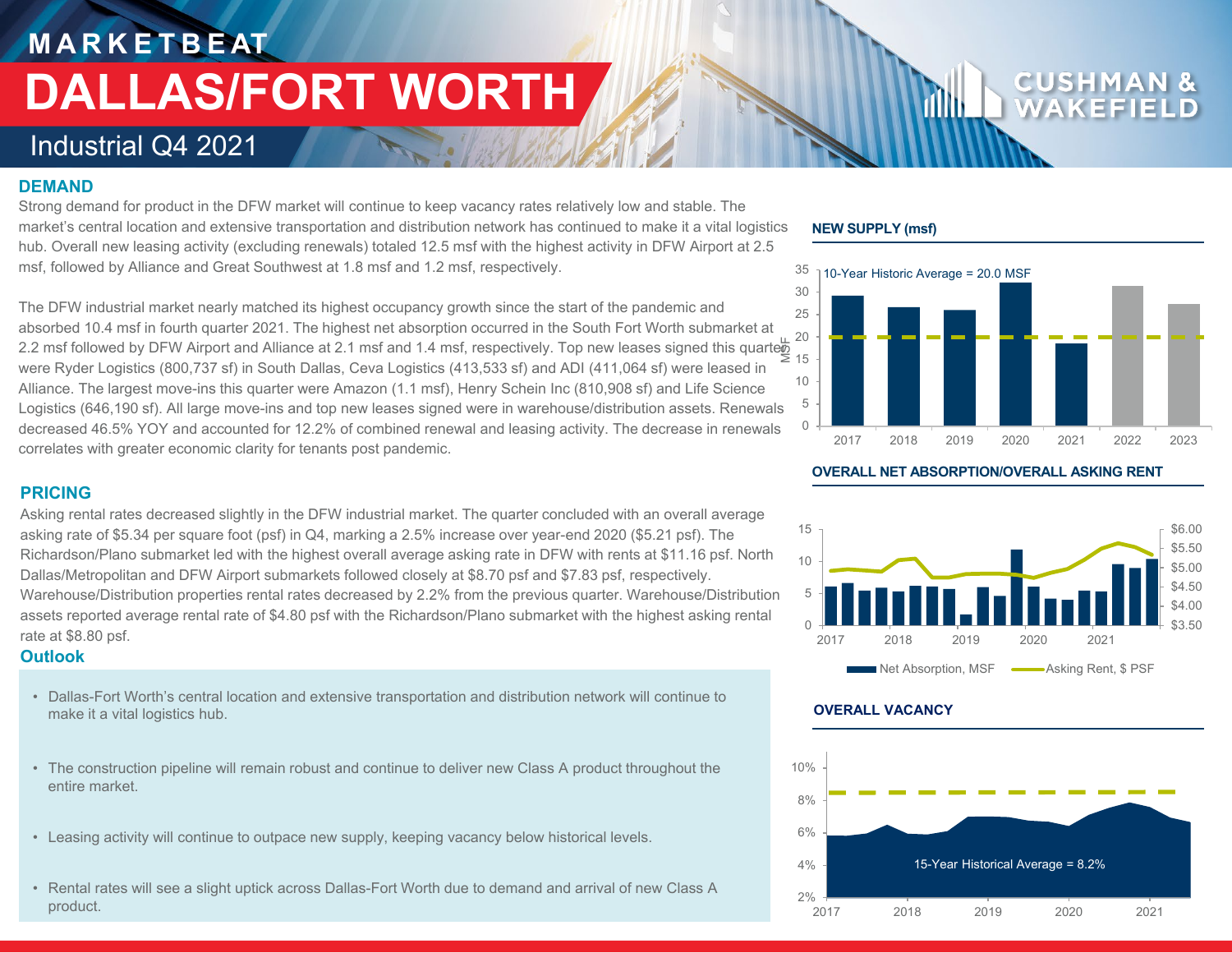# **M A R K E T B E AT DALLAS/FORT WORTH**

# C U

## Industrial Q4 2021

### **MARKET STATISTICS**

| <b>SUBMARKET</b>           | <b>TOTAL BLDGS INVENTORY</b> |              | <b>DIRECT</b><br><b>VACANT</b> | <b>OVERALL</b><br><b>VACANT</b> | <b>DIRECT</b><br><b>VACANCY</b><br><b>RATE</b> | <b>OVERALL</b><br><b>VACANCY</b><br><b>RATE</b> | Q4 NET<br><b>ABSORPTION</b> | <b>2021 NET</b> | <b>UNDER</b><br><b>ABSORPTION CONSTRUCTION</b> | 2021<br><b>COMPLETIONS</b> | <b>OVERALL</b><br><b>AVG. ASKING</b><br><b>RENT*</b> | <b>DIRECT AVG.</b><br><b>ASKING RENT</b> |
|----------------------------|------------------------------|--------------|--------------------------------|---------------------------------|------------------------------------------------|-------------------------------------------------|-----------------------------|-----------------|------------------------------------------------|----------------------------|------------------------------------------------------|------------------------------------------|
| Allen/McKinney             | 131                          | 13,531,513   | 1,279,536                      | 1,279,536                       | 9.5%                                           | 9.5%                                            | 316,133                     | 1,659,120       | 276,200                                        | 2,151,995                  | \$6.15                                               | \$6.15                                   |
| <b>Brookhollow/Trinity</b> | 881                          | 48,905,894   | 2,096,107                      | 2,259,681                       | 4.3%                                           | 4.6%                                            | 388,699                     | 209,654         | 109,200                                        | 329,358                    | \$7.81                                               | \$7.83                                   |
| <b>Central Dallas</b>      | 212                          | 14,214,515   | 342,446                        | 342,446                         | 2.4%                                           | 2.4%                                            | $-32,932$                   | $-172,658$      | $\mathbf{0}$                                   | $\Omega$                   | N/A                                                  | N/A                                      |
| <b>DFW Airport</b>         | 602                          | 95,294,820   | 3,909,796                      | 4,631,841                       | 4.1%                                           | 4.9%                                            | 2,125,675                   | 7,159,428       | 5,209,565                                      | 1,471,956                  | \$7.83                                               | \$7.76                                   |
| Far North/I-35             | 246                          | 23,604,158   | 1,179,084                      | 1,179,084                       | 5.0%                                           | 5.0%                                            | 244,842                     | 1,222,329       | 1,804,027                                      | 492,400                    | \$6.83                                               | \$6.83                                   |
| Garland                    | 539                          | 45,252,729   | 1,059,389                      | 1,558,330                       | 2.3%                                           | 3.4%                                            | 357,523                     | 1,781,833       | $\Omega$                                       | $\mathbf{0}$               | \$4.65                                               | \$4.52                                   |
| <b>Great Southwest</b>     | 1043                         | 118,368,225  | 2,729,765                      | 3,353,463                       | 2.3%                                           | 2.8%                                            | 794,711                     | 3,495,847       | 2,676,317                                      | 594,420                    | \$6.17                                               | \$6.57                                   |
| Mesquite                   | 196                          | 22,873,197   | 2,358,448                      | 2,446,398                       | 10.3%                                          | 10.7%                                           | 32,112                      | 1,686,801       | 3,420,197                                      | 553,303                    | \$4.70                                               | \$4.74                                   |
| North Dallas/Metropolitan  | 331                          | 19,162,966   | 811,826                        | 898,949                         | 4.2%                                           | 4.7%                                            | $-200,339$                  | 138,576         | $\Omega$                                       | 124,450                    | \$8.70                                               | \$8.92                                   |
| Pinnacle/Turnpike          | 213                          | 30,392,396   | 1,233,120                      | 1,233,120                       | 4.1%                                           | 4.1%                                            | 97,078                      | 976,393         | 1,641,720                                      | $\mathbf 0$                | \$6.50                                               | \$6.50                                   |
| Redbird                    | 208                          | 23,252,929   | 200,445                        | 200,445                         | 0.9%                                           | 0.9%                                            | 24,479                      | 186,960         | 1,636,751                                      | $\mathbf{0}$               | \$4.46                                               | \$4.46                                   |
| Richardson/Plano           | 493                          | 36,820,126   | 1,899,861                      | 2,260,598                       | 5.2%                                           | 6.1%                                            | $-228,872$                  | 430,689         | 1,185,718                                      | 87,360                     | \$11.16                                              | \$11.16                                  |
| East Dallas                | 104                          | 13,335,829   | 138,355                        | 138,355                         | 1.0%                                           | 1.0%                                            | 1,161,354                   | 1,109,448       | 3,268,379                                      | 1,114,765                  | \$7.79                                               | \$7.79                                   |
| South Dallas               | 252                          | 62,700,153   | 4,951,816                      | 5,152,826                       | 7.9%                                           | 8.2%                                            | 1,329,967                   | 5,950,052       | 16,571,051                                     | 3,443,248                  | \$4.05                                               | \$3.81                                   |
| Valwood/N. Stemmons        | 557                          | 51,867,463   | 1,488,053                      | 1,823,534                       | 2.9%                                           | 3.5%                                            | 150,395                     | 620,969         | 412,895                                        | 138,975                    | \$7.67                                               | \$7.69                                   |
| Walnut Hill/Stemmons       | 483                          | 22,794,793   | 563,452                        | 627,732                         | 2.5%                                           | 2.8%                                            | 308,552                     | 844,939         | $\mathbf{0}$                                   | 220,412                    | \$7.55                                               | \$7.55                                   |
| <b>DALLAS TOTAL</b>        | 6,491                        | 642,371,706  | 26,241,499                     | 29,386,338                      | 4.1%                                           | 4.6%                                            | 6,869,377                   | 27,300,380      | 38,212,020                                     | 10,722,642                 | \$6.15                                               | \$6.16                                   |
| Alliance                   | 182                          | 59,773,107   | 7,039,435                      | 7,835,154                       | 11.8%                                          | 13.1%                                           | 1,399,317                   | 4,932,094       | 8,925,779                                      | 4,113,751                  | \$4.47                                               | \$4.75                                   |
| <b>Central Fort Worth</b>  | 290                          | 15,530,160   | 760,158                        | 761,958                         | 4.9%                                           | 4.9%                                            | $-15,000$                   | $-176,964$      | $\Omega$                                       | $\Omega$                   | \$3.11                                               | \$3.11                                   |
| East Fort Worth            | 430                          | 24,038,477   | 1,224,224                      | 1,224,224                       | 5.1%                                           | 5.1%                                            | $-59,302$                   | $-130,545$      | 605,489                                        | 521,463                    | \$5.24                                               | \$5.24                                   |
| North Fort Worth           | 361                          | 48, 193, 151 | 2,947,752                      | 3,232,152                       | 6.1%                                           | 6.7%                                            | $-42,965$                   | 874,888         | 3,082,241                                      | 987,764                    | \$4.62                                               | \$4.62                                   |
| South Fort Worth           | 300                          | 31,941,731   | 3,385,694                      | 3,385,694                       | 10.6%                                          | 10.6%                                           | 2,236,324                   | 3,188,690       | 6,075,649                                      | 1,900,353                  | \$4.48                                               | \$4.48                                   |
| West Fort Worth            | 78                           | 4,591,240    | 502,994                        | 502,994                         | 11.0%                                          | 11.0%                                           | $-1,837$                    | 42,618          | $\mathbf{0}$                                   | 380,020                    | \$6.16                                               | \$6.16                                   |
| <b>FORT WORTH TOTAL</b>    | 1,641                        | 184,067,866  | 15,860,257                     | 16,942,176                      | 8.6%                                           | 9.2%                                            | 3,516,537                   | 8,730,781       | 18,689,158                                     | 7,903,351                  | \$4.61                                               | \$4.73                                   |
| <b>DFW TOTAL</b>           | 8,132                        | 826,439,572  | 42,101,756                     | 46,328,514                      | 5.1%                                           | 5.6%                                            | 10,385,914                  | 36,031,161      | 56,901,178                                     | 18,625,993                 | \$5.34                                               | \$5.39                                   |

*\*Rental rates reflect weighted net asking \$psf/year*

### **KEY LEASE TRANSACTIONS Q4 2021**

| <b>PROPERTY</b>      | <b>SUBMARKET</b> | <b>TENANT</b>          | <b>RSF</b> | <b>TYPE</b> |
|----------------------|------------------|------------------------|------------|-------------|
| 1305 Cleveland Rd    | South Dallas     | <b>Ryder Logistics</b> | 800.737    | New Lease   |
| 16000 Wolff Crossing | Alliance         | Ceva Logistics         | 413.533    | New Lease   |
| 2601 Petty PI        | Alliance         | <b>ADI</b>             | 411.064    | New Lease   |

### **SELECT KEY PROJECTS UNDER CONSTRUCTION Q4 2021**

| <b>PROPERTY</b>             | <b>SUBMARKET</b> | Owner / Construction Type      | <b>SF</b> |
|-----------------------------|------------------|--------------------------------|-----------|
| I-35W & Dale Earnhardt Blvd | Alliance         | <b>Clarion Partners / SPEC</b> | 2,600,000 |
| 7500-7601 Oak Grove-Bldg 3  | South Fort Worth | Crow Holdings / BTS            | 1.430.134 |
| 13750 N Freeway-Bldg 1      | Alliance         | Hillwood / SPEC                | 1.240.584 |

*\*Renewals not included in leasing statistics*